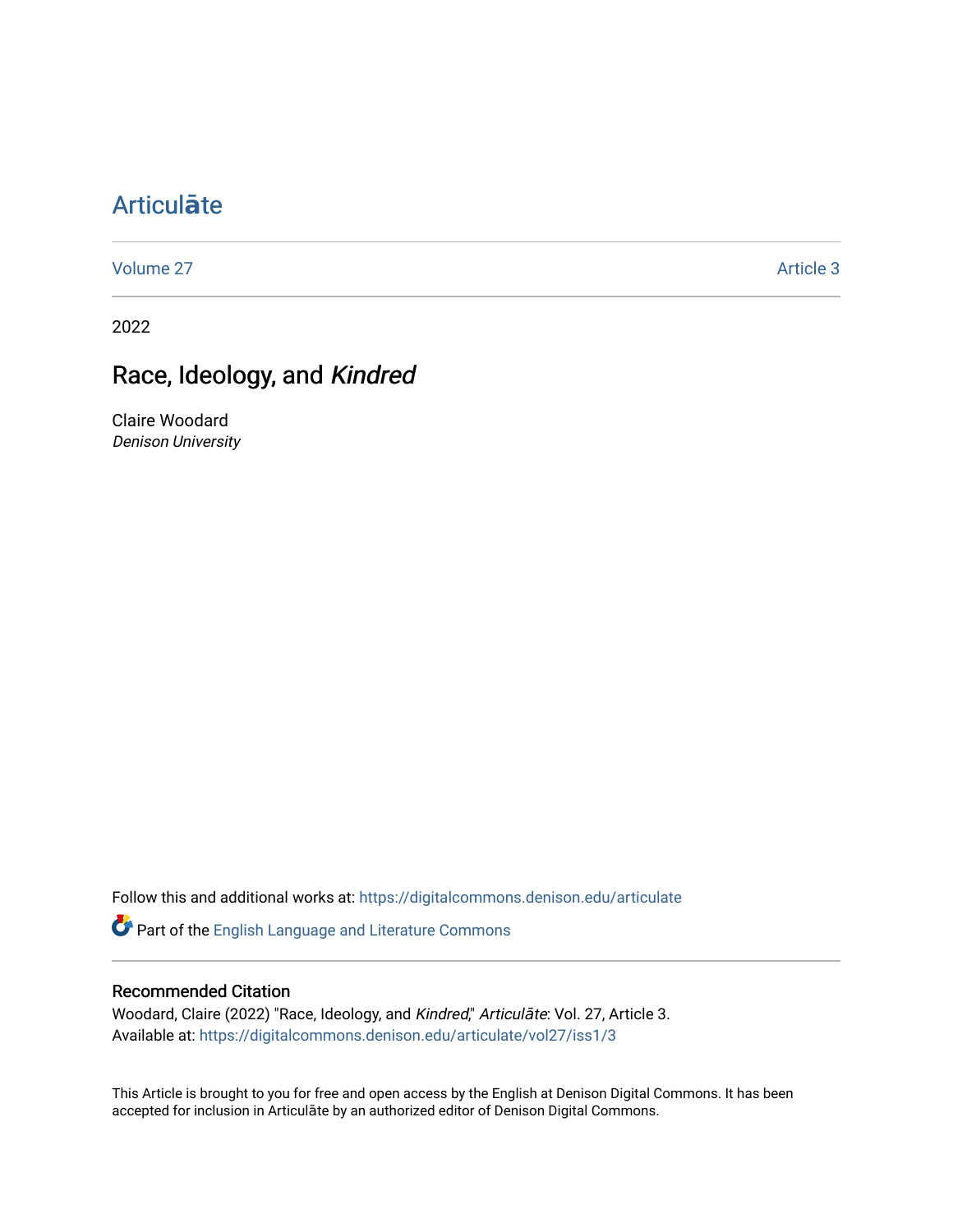Claire Woodard …

 It is strange—perhaps impossible—to envision a world devoid of ideological influence. Ideology is simply everywhere, employed by both institutional structures and individuals in the name of societal order and ideals. Though often promoted as indisputable realities, to suggest that any given ideology is equivalent to truth would be completely misguided. They are paired with such intense enforcement for this reason, unable to exist without interpellated subjects and powerful structures upholding them. The lack of tangible evidence that tends to define an ideology equivalency to mere representations of humans' relationship to the actual conditions of life. Considering this notion when situating race as an ideology, it becomes clear how arbitrary many of the narratives conceptualizations of race are. leaves them susceptible to scrutiny, solidifying their dominating policy implementation and

 conceptualizations of race are. Octavia Butler's *Kindred* exemplifies race not only as an ideological construct, prone to destabilization, but also how the institution of slavery weaponized it in order to concretize white supremacist attitudes and spout its depraved agenda as the way rendering of race directly contextualizes it as an ideology and is consistent with Louis Althusser's things should be. Specifically, I argue that *Kindred*'s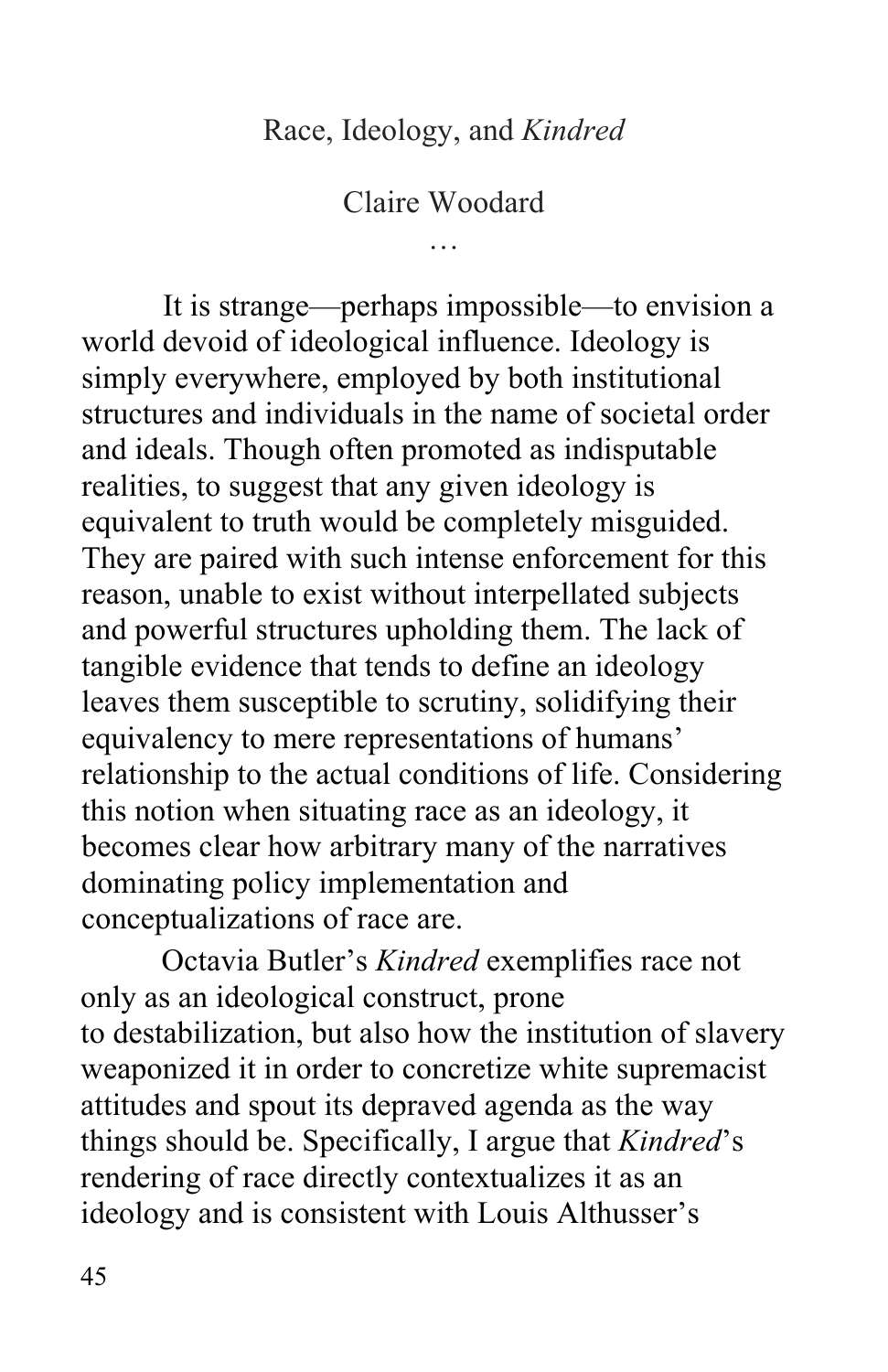argumentation that ideologies are inadequate in wholly signifying truth. Butler demonstrates this by depicting a complication of the characters' racial perceptions and prejudices, the plain unfoundedness of these classifications, and the severe methods required in preserving slavery's status as a supposed necessity. I will use Louis Althusser's *Ideology and Ideological State Apparatuses* and Barbara Fields's "Slavery Race, and Ideology in the United States of America," to emphasize my claims, keeping their focal arguments in paper aims to communicate the urgency of questioning inclusive and desirable societal conditions. conversation with the textual evidence. Overall, my the powerful ideologies that govern us, leading to more

 Before commencing my discussion on *Kindred*, I will provide a brief summary of Althusser and Fields's main arguments, hopefully elucidating their relevancy and utility when exploring ideological presence in the inherent nature of ideologies, describing them as "the conditions," insinuating that a single ideology is 450). This does not negate the immense weight they possess—regardless of being similarly categorized as facades and easily critiqued, they are inescapable, with established authority in our lives before we are even born. Furthermore, they are only able to exist "by the subject and for the subjects," insinuating the crucial role literature. Althusser's concern primarily lies in the imaginary relationship of individuals to their real incapable of encompassing absolute truth (Althusser people and systematic enterprises—like ISA's and RSA's—have in ensuring their continued dominance by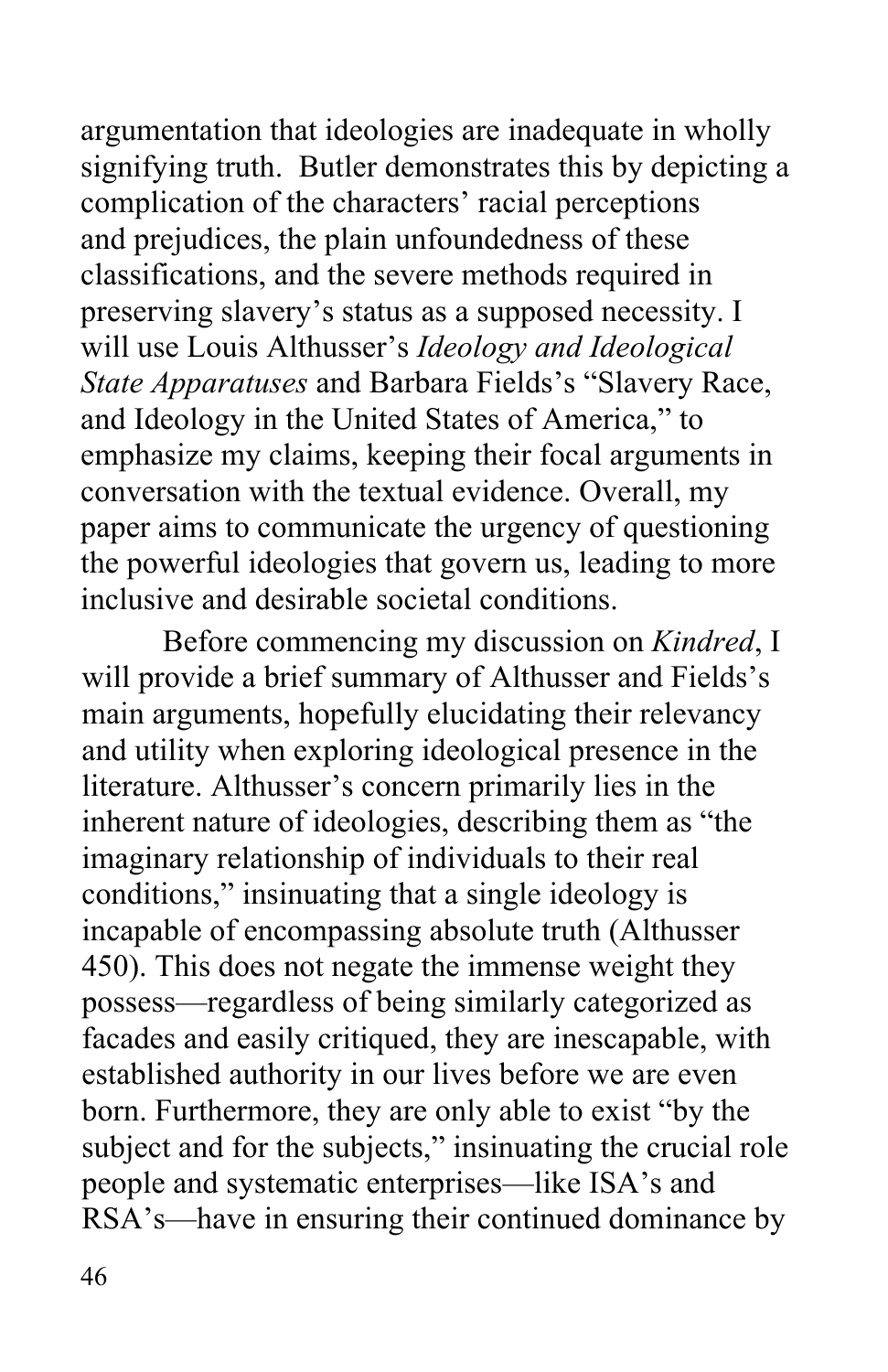means of violent indoctrination (Althusser 455). Matters of race particularly become intriguing, albeit disturbing, when considered ideologically. This is exactly what Fields profoundly does in her essay, expanding upon and putting into practice Althusser's declarations. Through her identification of race as an ideology,

 Fields troubles the assumption of race being a result of instead as having intentionally arisen from a historical context in which the justification and implementation of enslavement was pursued. As she declares, "ideologies are real, but it does not follow that they are scientifically accurate, or that they provide an analysis of social relations that would make sense to anyone who does not Consequently, the narratives and categorizations dominating racial discourse are not rooted in any incontestable facts—racial ideology and its many components are manmade, generated in the name of promoting specific schemas and policies. Butler exhibits how institutional slavery embedded within achieve legitimization. However, her novel reflects how shakable these notions are, leading characters to question not only the legitimacy of slavery, but their own perceptions of race as well; her framing of race Althusser and Fields's theses, principally through her immense sway and insecurity.<br>47 the observed physical differences of people, framing it take part in those social relations" (Fields 110). itself, under the guise of truth, tenets like these to suggests that it is ideological in nature, supporting both ability to concurrently accentuate the ideology's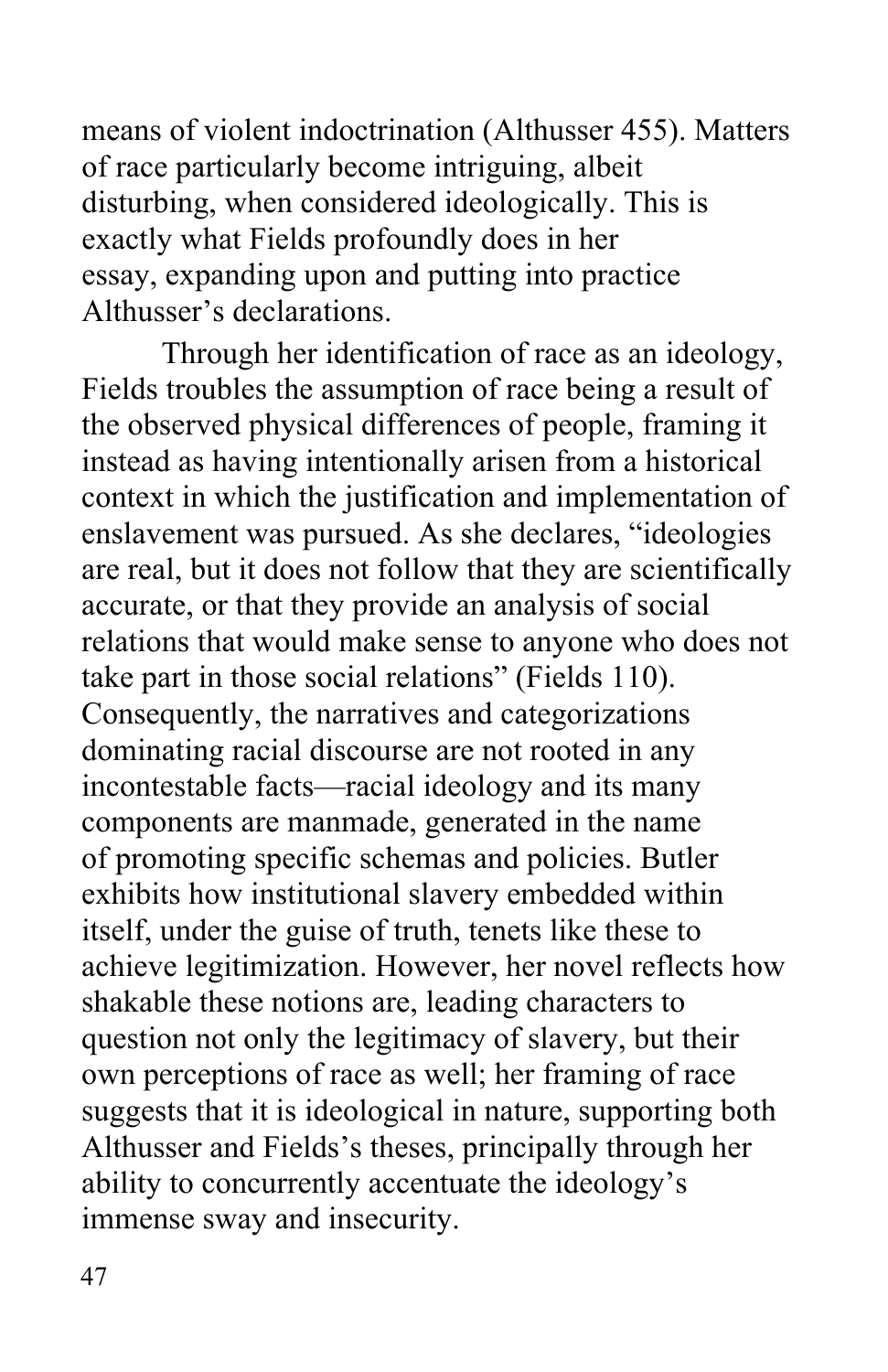complicated yet undeniable kinship, inciting in Rufus especially reconsiderations of race and what qualifies a person as Black. Equating Blackness with specific traits Dana. She embodies everything he has only ever, up until Upon first meeting and conversing with her, he is completely taken aback by how blatantly her manner contrasts with the other Black people in his life, all of which are slaves or are essentially treated as such regardless of freed status. He remarks, "You don't talk or dress right or act right. You don't even seem like a runaway," meaning she does not act congruent to the slavery-induced characteristics Black people at this time have been assigned (Butler 25). Of course, this is largely attributed to the time period she is coming from; Black people are no longer enslaved, having greater access to educational opportunities and other necessitous resources that were previously reserved for white people. It is baffling for Rufus to witness—Dana's manifestation is in many ways the antithesis of what racial ideology and slavery have taught him about Blackness and the limitations that have been put on its expression. She represents a United States rid of slavery, where Black people are legally permitted to strive for and outwardly present the same things as whites, and this is entirely inconceivable for him up until now. As their relationship deepens, this confusion only grows stronger, despite her attempts to undo much of the learning racial *Kindred* is centered around Dana and Rufus's that transcend a purely a physical basis, he finds these assumptions completely problematized through this moment, associated exclusively with whiteness.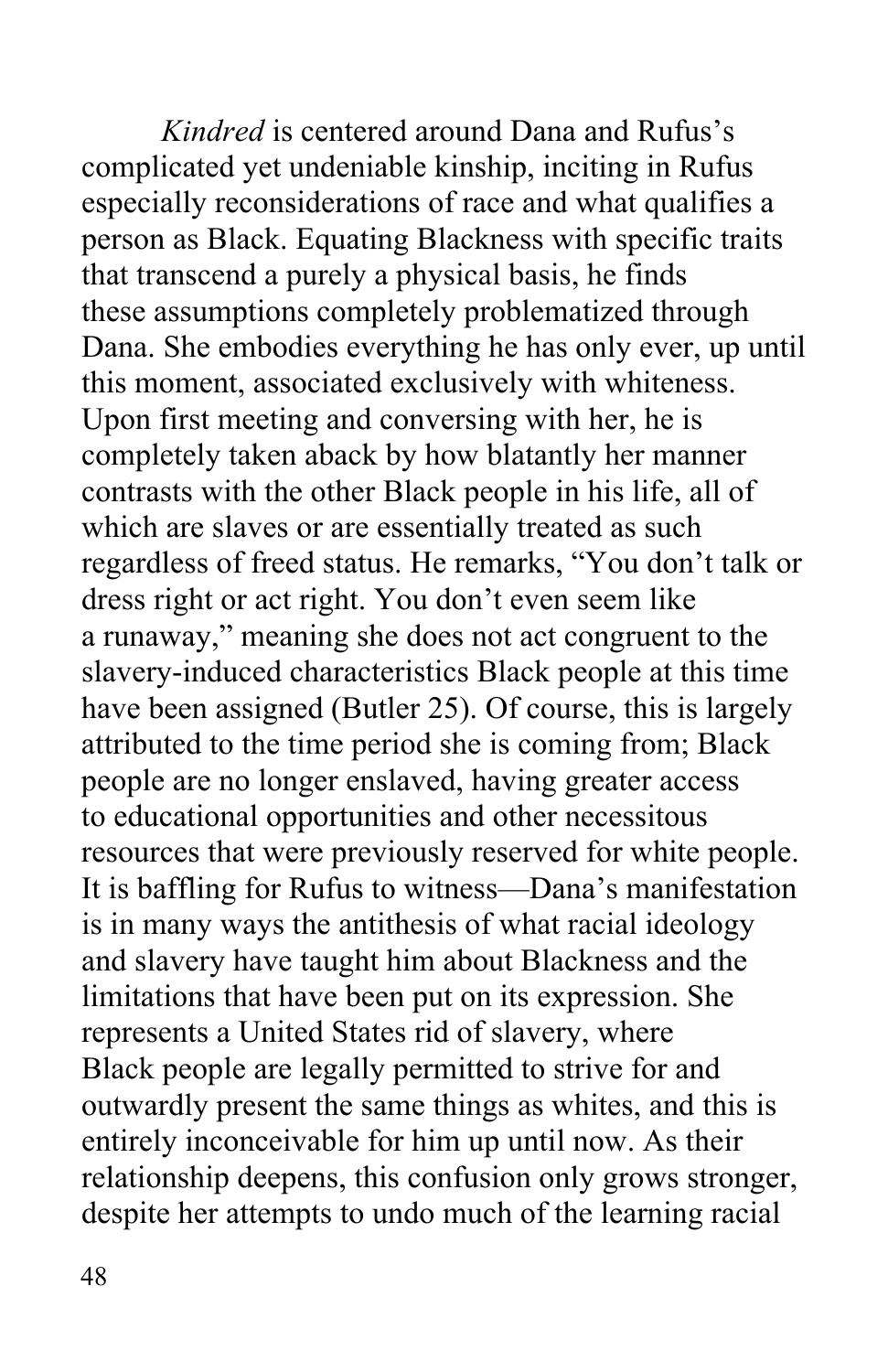equated for him, and because she does not exhibit the into question at several points in the story. ideology has instilled in him. Enslavement and Black identity, for the most part, remains completely traits expected of slaves, her Blackness comes

 As mentioned before, Rufus's conceptions of Blackness are only troubled as his kinship with Dana comes to further fruition; strangely, his views towards her grow more dehumanizing as his love for her circumstances of their meeting and her ability to travel mind, he cannot wrap his head around her behavior as a Black individual, constantly comparing her to white people and questioning her identity. Her manner of speech, intellectuality, and unflinching stances are features of being he has only ever associated with whiteness. In their final confrontation, Rufus shares with her, "Daddy always thought you were dangerous because you knew too many white ways, but you were stimulates in white slaveholders and the explicit belief of being (Butler 262). This statement exemplifies race as an ideology through its implication that supposed differing races have inherently dissimilar attributes, directly actualized via the institution of slavery. Additionally, race is being addressed contestability of white supremacy and race as a whole. intensifies. Interestingly enough, it is not the through time, reaching him only at the direst of times, that is the most inexplicable to him. Even with this in black," emphasizing the anxiety her existence alone that there are 'white' ways, and there are 'black' ways ideologically here in the way this statement reflects the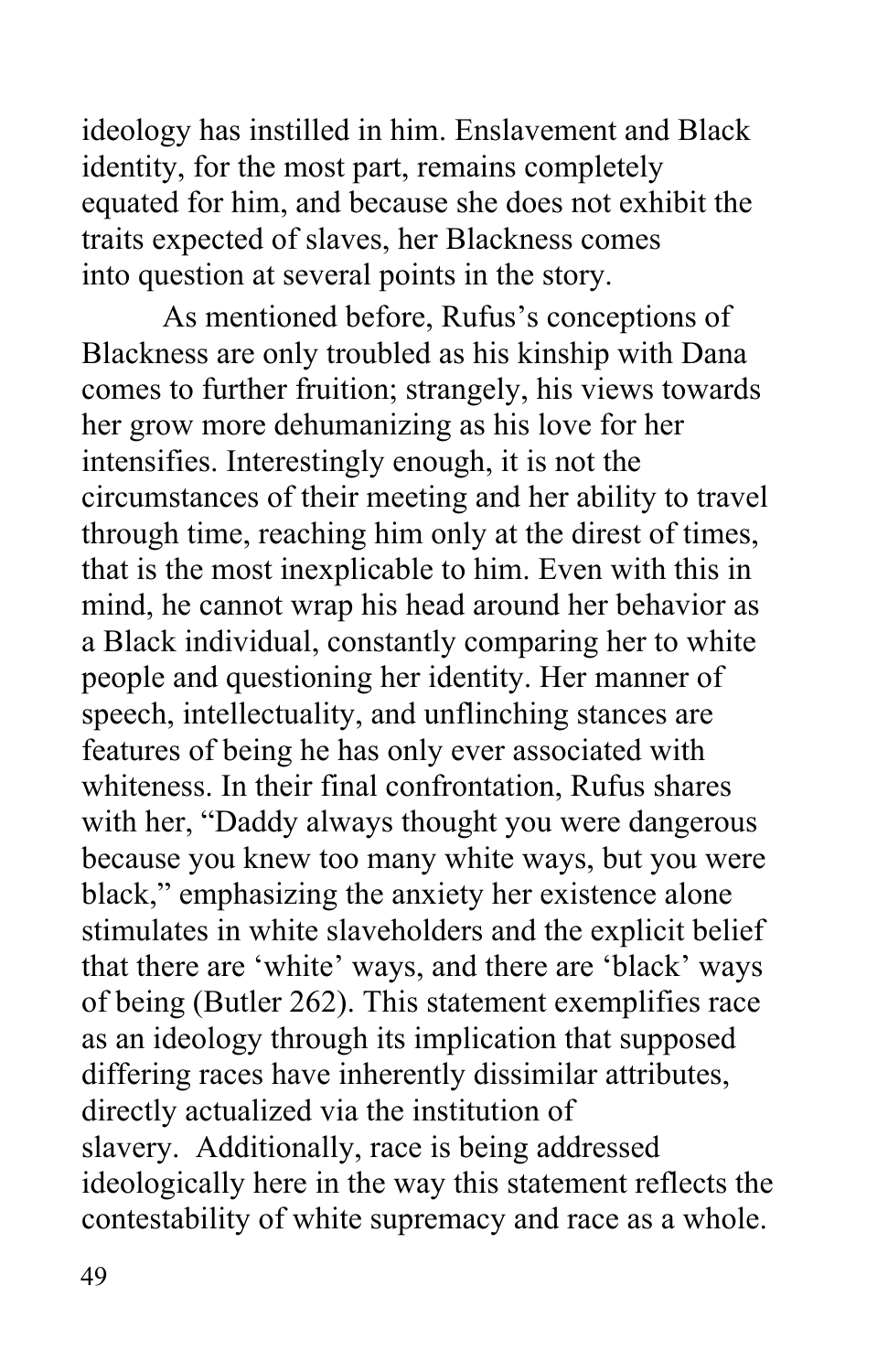Dana is Black yet capable of matching, perhaps the qualities that allegedly vindicate their authority. She for she directly exposes the flaws in the ideologies they adhere to and the institutions they benefit from. surpassing, the surrounding white people in articulating is downright frightening to people like Rufus's father,

 Throughout the story, Tom Weylin is the primary of her unapologetic and intimidating level of insecure about his own as a white man—the prospect of a Black woman outsmarting him is likely appalling in his mind—but she poses a threat to his authority on the slavery. The education of slaves is what he fears the most, and the punishment for being caught reading without permission incredibly severe, for one of the first things he tells Kevin is a "warning that it was dangerous to keep a slave…educated…as far north as this" (Butler 78). He acknowledges that reading has the potential to lead slaves to question their positioning, thus inspiring yearnings for freedom and ideas of how to obtain it. Furthermore, if his slaves were able to read, write, and acquire reasoning that rejects their inferior status, they would equalize themselves with him in some regard, for his claim as the smartest or most esteemed on the plantation would be diminished. Dana racial ideology promotes about Blackness, and also to vehicle in which this notion is demonstrated, signaled through his continual wariness towards Dana because intelligence. Not only does her intellect make him plantation and the arbitrary rationalizations behind is motivated to educate the slaves, like Nigel and Carrie, with the hopes that they will undo the thinking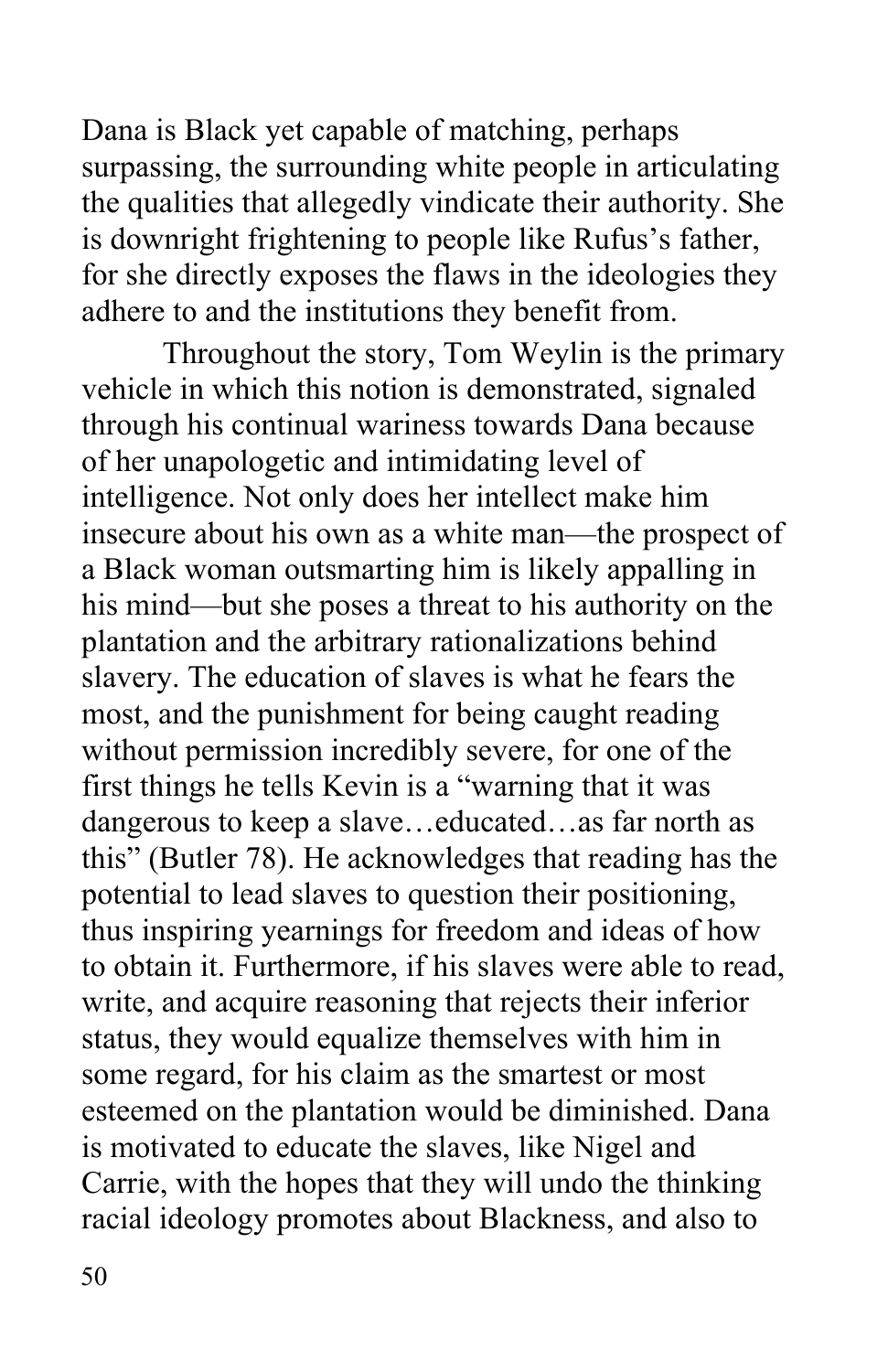give them the ability to forge documents that will aid in making it out successfully. Not too long after she arrives, she realizes how them in efforts towards freedom, boosting their chances

 daunting, yet undeniably crucial, this undertaking to Rufus to be less like his father in order to make life easier for future slaves but witnessing the inescapable presence of racial ideology and how it has implemented a slave-mindset in their lives ultimately makes Dana feel the tools to undo these mentalities. This pivotal decision children—firsthand, she is showed how early ideology product of something far more sinister than young slave girl to a make-believe auction block, calling out, "She worth plenty money. Two hundred dollars. Who bid two hundred dollars?" (Butler 99). Just as Althusser proclaims about the nature of ideology, this instance highlights how the presence of racial ideology and slavery's utilization of it is inescapable and solidified before birth, playing a major role in the developmental stages of a person's life. What Dana finds so disturbing about this display is this very notion; even without much experience as a slave, the children are already wrapped up in the mindset of being one, and as she puts it, preparing themselves for the ostensibly inevitable path they will soon take.<br>51 teach others will be. It is not just urgent for her to teach it is her responsibility to give as many slaves as she can is marked by an encounter with a group of slave interpellates subjects through a seemingly harmless game they play together. However, the game is the mindless, innocent play. A young slave boy beckons a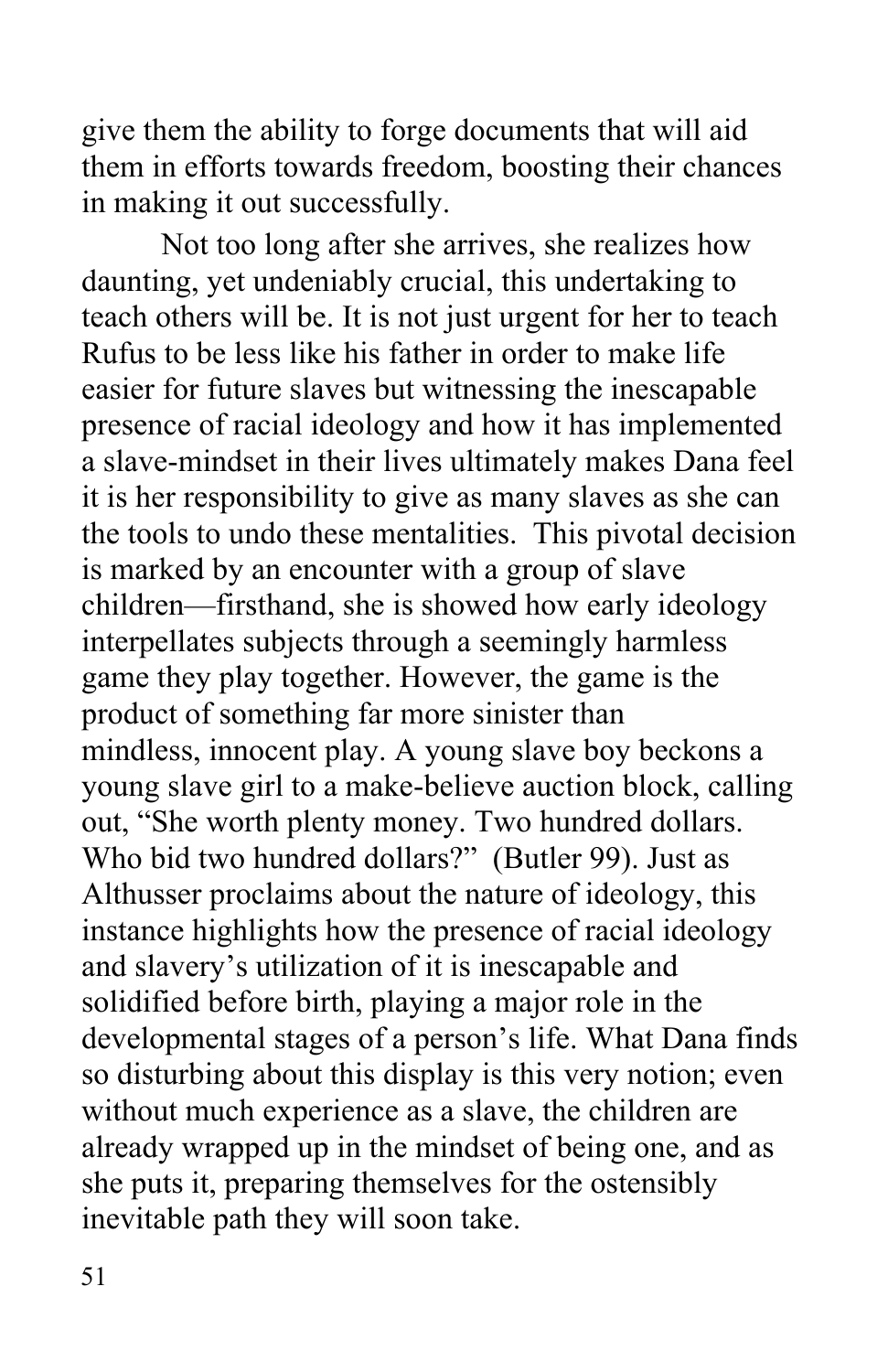Her presence on the plantation warrants suspicion from people like Weylin, for he is aware she has the power to steer them away from this reality, or at least afford them the utility to decide whether or not their enslavement is representative of the way things should be. The weaknesses in the logic of slavery and racial made known through figures like Dana, who is an obvious example of these inconsistencies. Given this, enforcers of ideological practices, including subjects like Weylin, must resort to violent and aggressive means to ensure the ideology is maintained and believed. If racial ideology as slaveholders know it is certainly equivalent to truth, it would not necessitate such extreme methods of preservation; the ideology would speak for and uphold itself, without a reliance on the subjects. ideology in general are readily available, especially

 method of instilling fear in the slaves, sending an unmistakable message of what happens when someone rebels against the behavior that is expected of them. According to Dana, this is a horribly effective mode for the most part. Although it does not deter her completely from pursuing her anti-slavery and educational endeavors on the plantation, it certainly her to acknowledge how lightly she must tread unless she hopes to meet the same fate (of course, she eventually does). After watching him make an example of the man, she laments, "It served its purpose…It scared me, made me wonder how long it would be before I made a mistake that would give someone Public whippings are Tom Weylin's primary imparts upon her a significant dread, one that forces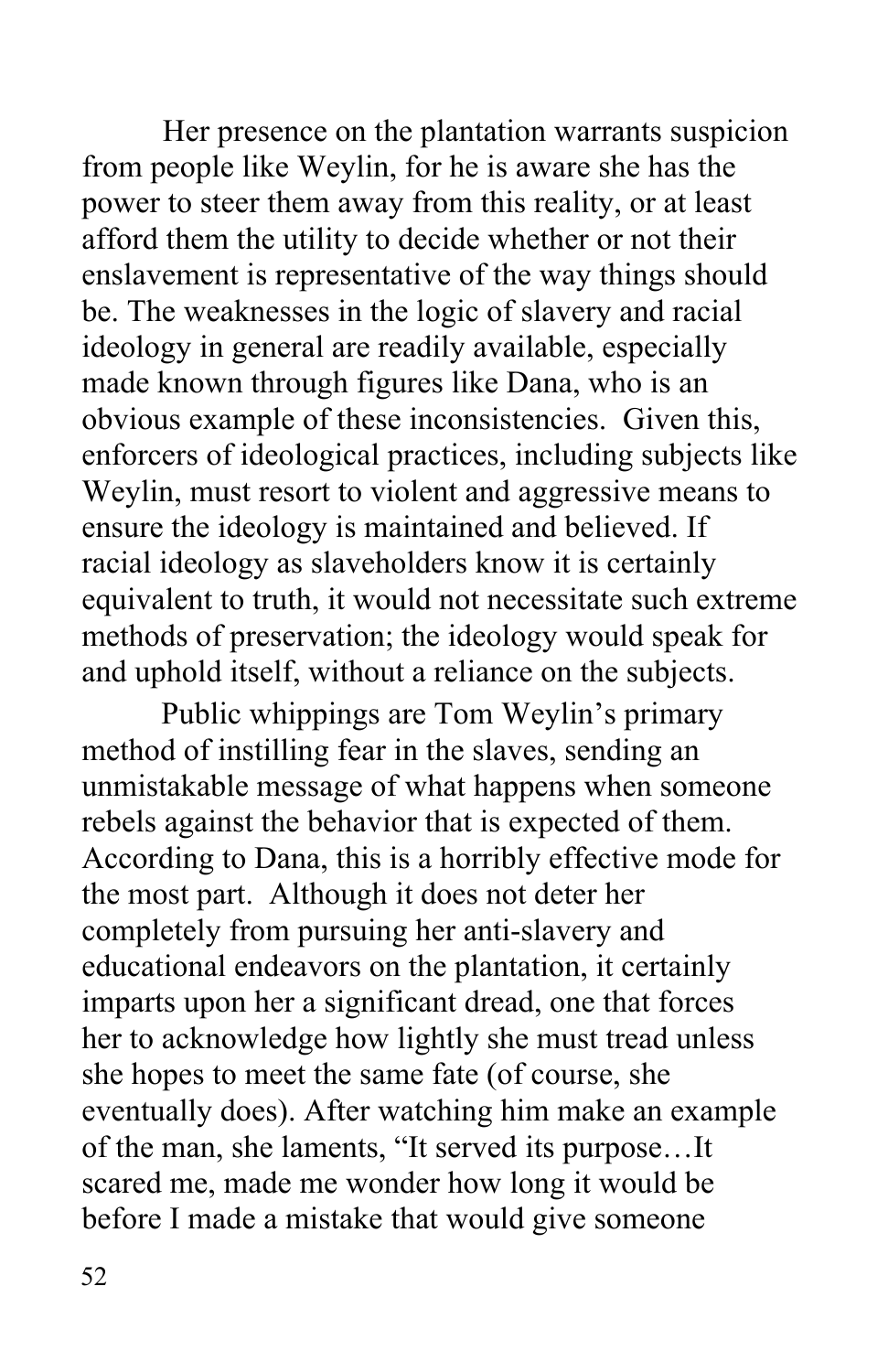reason to whip me," highlighting how actions like this encourage subjects to police their own behavior, aligning it with what is ideologically expected of them (Butler 91). This description of Weylin and the impact Althusser's proclamation that ideology is by and for and he keeps it alive through whippings and adamantly conserving the disparities between him and the slaves, whiteness and Blackness. Again, these discrepancies are not inherent, nor is there any tangible evidence supremacy are anything but an ideology. it has on the slaves directly relates to the subjects. As a slaveowner, he is a subject of racial ideology, adhering to within a slavery context, beyond skin tone to suggest that race and white

 Fields elaborates on this when she states that nothing could "keep race alive if we did not constantly reinvent and re-ritualize it to fit our own terrain," and supposed intrinsic incapacity of Black people to achieve white people, is backed by no real substantiation—only by a manmade ideology that was created in order to validate practices like slavery. This is why Weylin and other subjects in support of slavery must continually act to foster a fearful environment, manipulating their slaves through this until they believe, or at least appear to believe, these notions about themselves and Blackness, thus allowing slavery to continue and 'order' be maintained on plantations. this is exactly what happened in the time period *Kindred*  takes place in to fulfill legal slavery (Fields 118). The association of inferiority with Blackness, as well as the the same potentials and socially desirable qualities as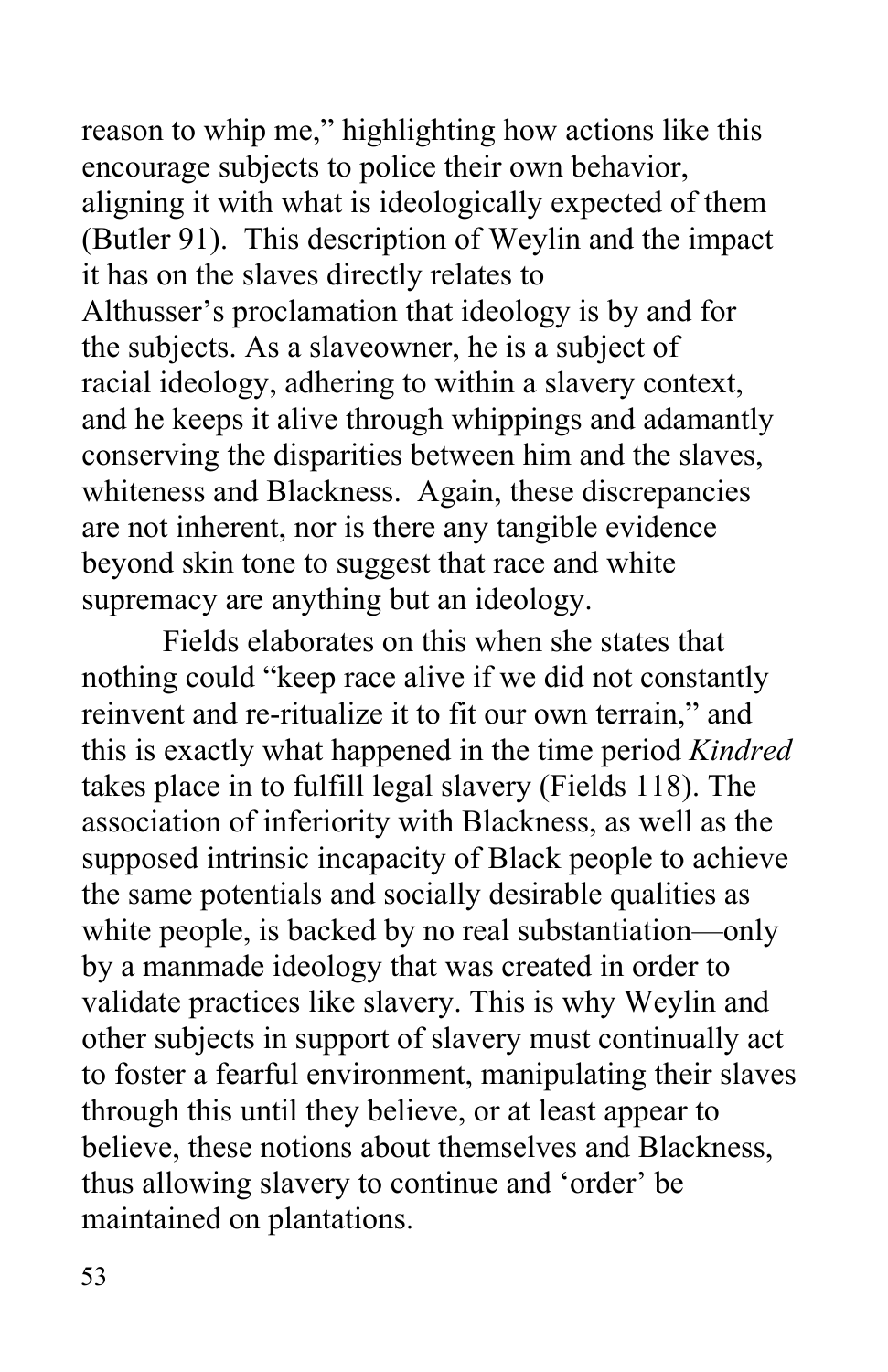Even with her efforts, Dana cannot prevent Rufus from ideological interpellation, and in the end, proves he young age. He too is guilty of perpetrating malicious behavior as a means of upholding slavery and spewing governs racial ideology, is not enough to dissuade him from succumbing to what is expected of him as a white slaveowner. Regardless of all she has done for him and her unique circumstances, the pressure and power of ideology are too great, pushing him to treat her as a slave repair. The facts of her constantly saving his life are also white person would—Dana herself exemplifies this clear as day for Rufus. Nonetheless, the power of ideology cannot be understated and often surpasses the influence of other factors, leaving subjects in situations as these. His final wish is for Dana "to stop hating," him but the behavior he is encouraged to display as a slaveowner and subject of racial ideology are impossible for her to love, is unable to fully shed the prejudices he obtained at a racist ideology. Even his familial ties to her, a concept that is far more biologically sound and evident than what to the point of their relationship being gone beyond indisputable and far more believable than the suggestions that she, as Black, requires enslavement and is not worthy of being deemed an acceptable human being, inherently incapable of functioning in society as a even with their shared kinship (Butler 267).

Octavia Butler's *Kindred* reminds us to continually question racial ideology, highlighting not only the harm that can be caused when it is weaponized, but also the unignorable presence it has in human dealings. Like Althusser, she demonstrates subjects'